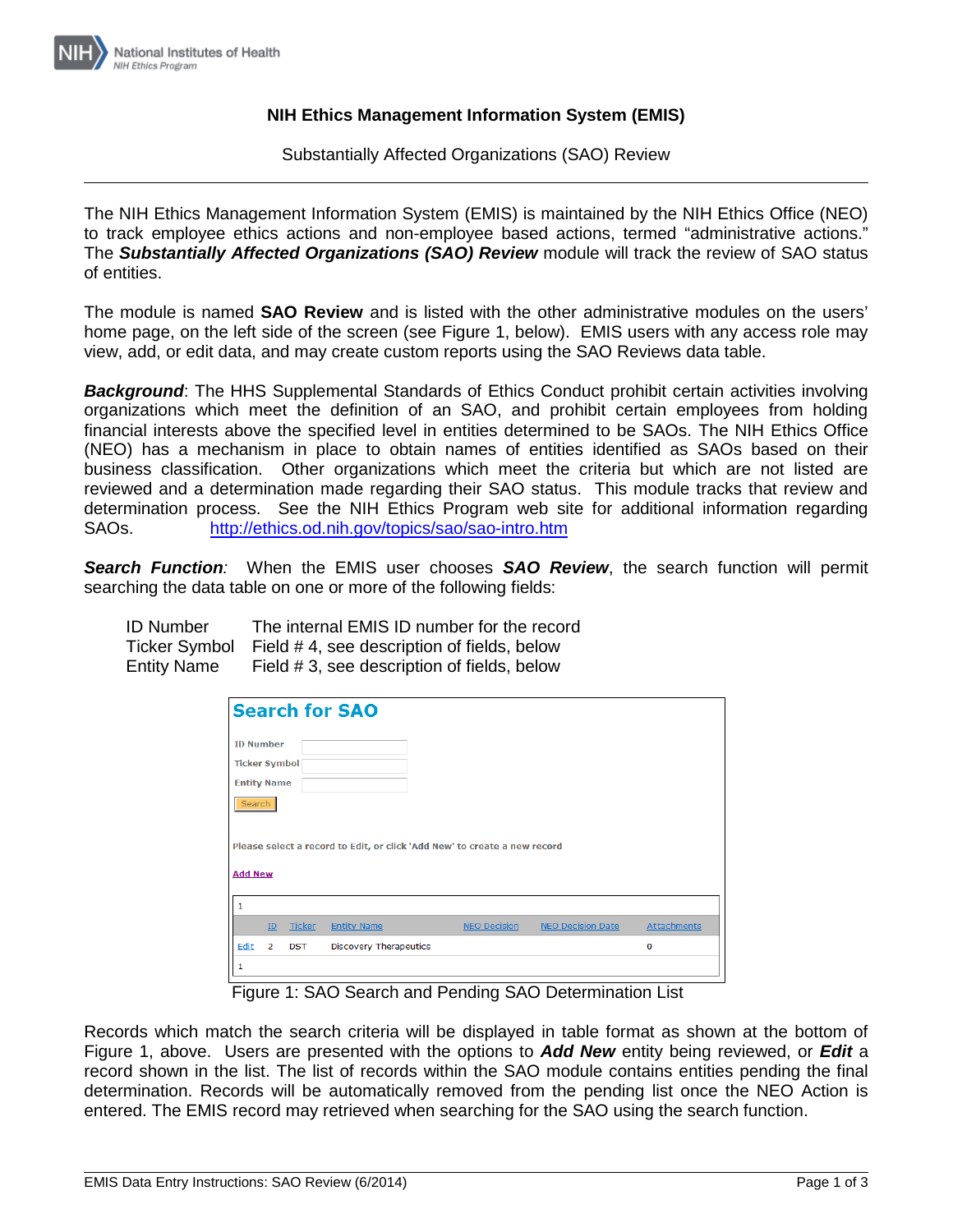*Data Fields:* Data will be entered into each field according to the instructions in the table following the view of the data entry screen below (Figure 2).

| $*$ = required field              |                         |        |   |                  |                              |
|-----------------------------------|-------------------------|--------|---|------------------|------------------------------|
| * Request Date                    |                         |        |   |                  | * Initiator - SELECT ONE-    |
| * Entity/Fund Name                |                         |        |   |                  |                              |
| * Ticker Symbol                   |                         |        |   |                  |                              |
|                                   | Entity Type SELECT ONE- |        |   | <b>To NEO</b>    |                              |
| <b>NEO Receipt</b>                |                         |        |   |                  | NEO Decision - SELECT ONE- ▼ |
| <b>NEO Decision Date</b>          |                         |        |   | <b>Notify IC</b> |                              |
| <b>Post On Web</b>                |                         |        |   |                  |                              |
| <b>Notes</b>                      |                         |        | ▲ |                  |                              |
|                                   |                         |        |   |                  |                              |
|                                   |                         |        |   |                  |                              |
| <b>Choose Your File To Upload</b> |                         | Browse |   |                  |                              |
| <b>File Description</b>           |                         |        | 杰 |                  |                              |

Figure 2: Add SAO

|                | <b>Field Name</b>                                             | <b>Type</b> | <b>Contents</b>                                                                                                                                                                                                                                                                                                                                                                                                                                                                                                                                                                                    |  |  |
|----------------|---------------------------------------------------------------|-------------|----------------------------------------------------------------------------------------------------------------------------------------------------------------------------------------------------------------------------------------------------------------------------------------------------------------------------------------------------------------------------------------------------------------------------------------------------------------------------------------------------------------------------------------------------------------------------------------------------|--|--|
|                | <b>EMIS ID</b>                                                |             | The internal EMIS ID number for the record is visible, not editable.                                                                                                                                                                                                                                                                                                                                                                                                                                                                                                                               |  |  |
| 1              | Request Date*                                                 | Date        | Date the determination is requested, regardless of who requests it.                                                                                                                                                                                                                                                                                                                                                                                                                                                                                                                                |  |  |
| $\overline{2}$ | Initiator*                                                    | drop down   | IC or NEO, all ICs and NEO are included in the drop down list.                                                                                                                                                                                                                                                                                                                                                                                                                                                                                                                                     |  |  |
| 3              | Entity/Fund Name*                                             | Text        | Full name of the entity or fund. Limit 100 characters.                                                                                                                                                                                                                                                                                                                                                                                                                                                                                                                                             |  |  |
| 4              | Ticker Symbol*                                                | Text        | The ticker symbol for publicly-traded companies. Note: If the company is<br>private (not publicly-traded) enter NA in this field.                                                                                                                                                                                                                                                                                                                                                                                                                                                                  |  |  |
| 5              | <b>Entity Type</b>                                            | drop down   | Choose the correct option from the drop down list:<br>$\bullet$ SAO<br>Sector Fund<br>Non SAO                                                                                                                                                                                                                                                                                                                                                                                                                                                                                                      |  |  |
| 6              | To NEO                                                        | Date        | Date request sent to NEO. Mm/dd/yy or mmddyyyy                                                                                                                                                                                                                                                                                                                                                                                                                                                                                                                                                     |  |  |
| 7              | <b>Notes</b>                                                  | Text        | Enter additional relevant information. Be succinct.                                                                                                                                                                                                                                                                                                                                                                                                                                                                                                                                                |  |  |
| 8              | <b>Upload file</b>                                            |             | A pdf file of the final email or paper review information will be uploaded,<br>named as follows:<br>Entity-Name-NEO-Action-Date.pdf.<br>• Truncate the entity name is necessary, omitting articles (i.e., the, a,<br>an, of). Use standard abbreviations where possible, but keep the<br>entity name recognizable.<br>Dates shall be designated in the yyyymmdd format.<br>Use hyphens between words, not blank spaces.<br><b>Example:</b> The entity named Mallinckroft Pharmaceuticals with an NEO<br>determination made on January 24, 2015 would be named:<br>Mallinckroft-Pharma-20150124.pdf |  |  |
|                | Data entry into the remaining fields is limited to NEO Users. |             |                                                                                                                                                                                                                                                                                                                                                                                                                                                                                                                                                                                                    |  |  |
| 9              | <b>NEO Receipt</b>                                            | Date        | Date received in NEO. mm/dd/yy or mmddyyyy                                                                                                                                                                                                                                                                                                                                                                                                                                                                                                                                                         |  |  |